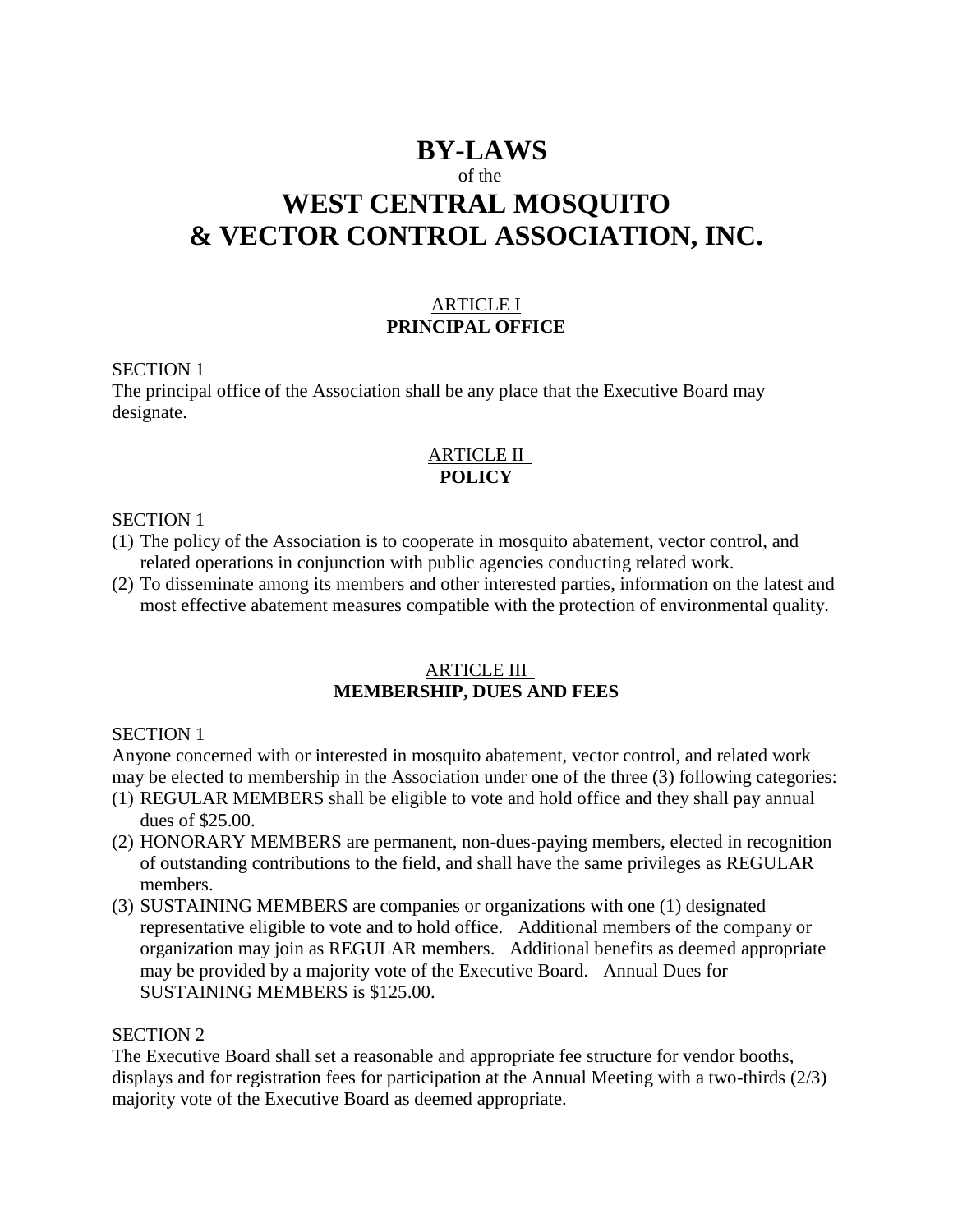## SECTION3

The fiscal year shall be January 1 to December 31, and dues are payable on the  $1<sup>st</sup>$  of January. On the 1<sup>st</sup> full day of the Annual Meeting, any unpaid dues shall be declared in arrears, and delinquent members shall be declared not in good standing until such arrearages are paid. New members paying dues prior to October  $1<sup>st</sup>$  shall be credited as members for the current year. Dues paid October  $1<sup>st</sup>$  or later will be credited toward the next fiscal year.

## ARTICLE IV **POWERS AND DUTIES OF OFFICERS**

## SECTION 1

The Executive Board or general administration officers of the Association are directly responsible to the membership and shall consist of the following nine ( 9) positions:

- (1) President,
- (2) President Elect
- (3) Vice-President
- (4) Secretary
- (5) Treasurer
- (6) Immediate Past President
- (7) Three (3) other members who have been elected to the board. One of which is a person from industry.

## SECTION 2

The President shall be the Chairman of the NOMINATING COMMITTEE and such Ad Hoc Committees as may be necessary. The President shall appoint the Members of all standing committees. The President shall serve as Chairman of the Board.

## SECTION 3

The President Elect shall assist the President in work delegated from the President and shall perform the duties of the President whenever the latter is absent.

The President Elect shall be the Chairman of the following committees: PROGRAM, MEMBERSHIP and LEGISLATIVE and shall make periodic reports of their activities and progress to the President. The President Elect when acting as President may delegate some of the duties of that office to another member.

## SECTION 4

The Vice-President shall be the Chairman of the following committees: PUBLICATIONS and FINANCE and shall make periodic reports of their activities and progress to the President.

## SECTION 5

The Treasurer shall receive all monies of the Association. The Treasurer or the President shall make disbursements as authorized by the Executive Board. The Treasurer shall prepare the Annual Financial Statement for the fiscal year and shall prepare budget estimates for the next fiscal year.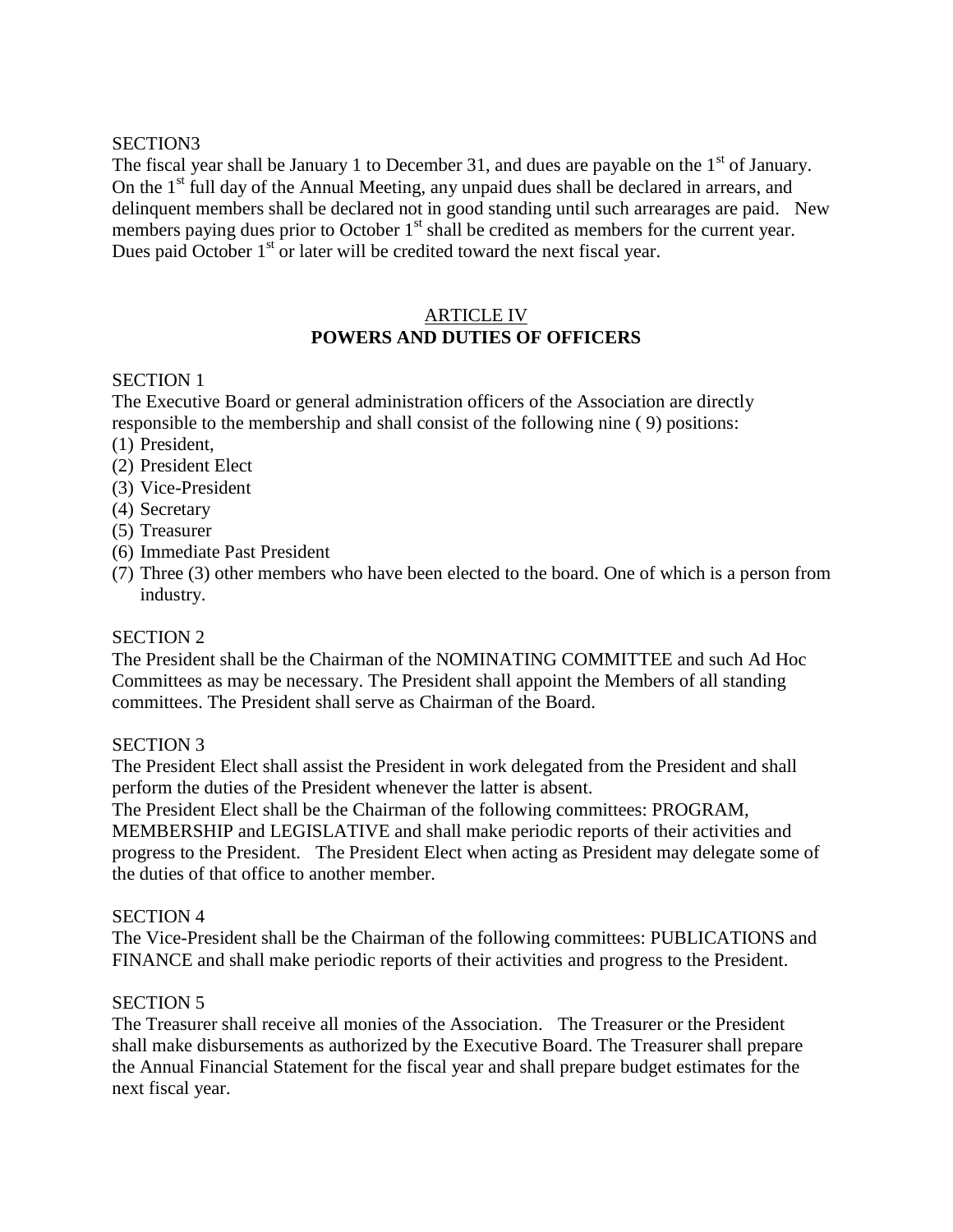#### SECTION 6

- (1) The Secretary shall: Send notices for Annual and Special meetings; at least 2 communications will be made for the Annual meeting and an effort shall be made to disseminate the information as widely as is feasible;
- (2) Record all minutes at meetings of the Association;
- (3) Send out dues statements;
- (4) Send out notices of all proposed amendments to the Constitution and/or By-Laws;
- (5) Send out ballots 60 days in advance of the Annual Meeting.

#### SECTION 7

The three (3) elected members to the Executive Board and the Immediate Past President are expected to attend all meetings and assist the officers in making all decisions and formulation of policy for the good of the Association.

## ARTICLE V **NOMINATION OF OFFICERS**

#### SECTION 1

The Nominating Committee shall canvass the membership and submit 2 nominations for the office of Executive Board Member (3 year term) to be 90 days prior to the Annual meeting. Officers will automatically advance.

### ARTICLE VI **ELECTION OF OFFICERS**

#### SECTION 1

Elections shall be held annually by ballot and only Regular, Honorary, and Sustaining Members in good standing shall be eligible to participate. In case of a tie a special runoff election will be held at the business meeting of the Annual Meeting.

## SECTION 2

All elective officers shall be chosen by a majority of votes cast and each Regular member, honorary member and sustaining member in good standing shall be entitled to cast one ballot in each contest.

#### SECTION 3

Vacancies occurring in office between Annual meetings shall be filled by the Executive Board until an election can be held, except when a vacancy in the office of President, which shall automatically be filled by the President Elect.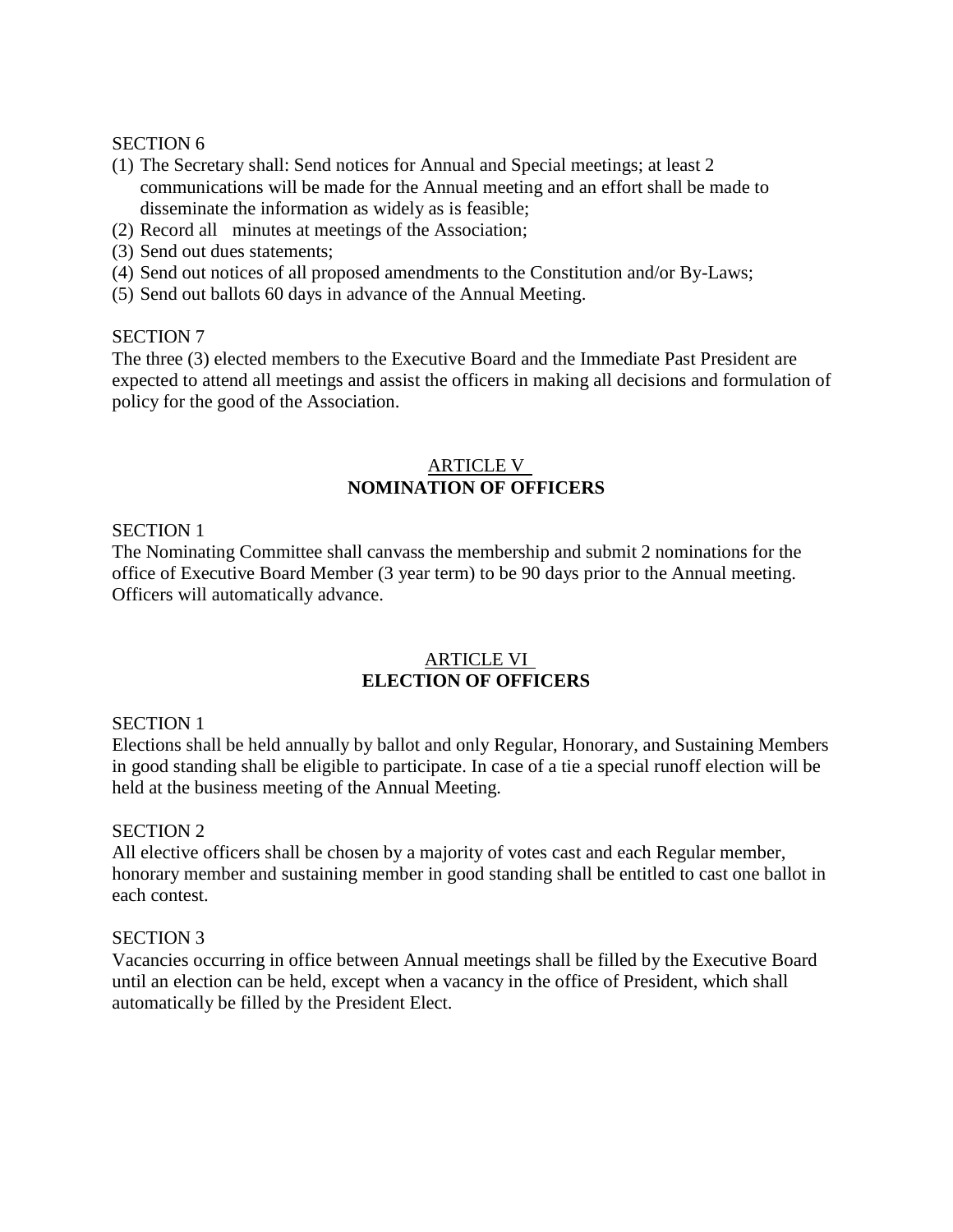## ARTICLE VII **COMMITTEES**

#### SECTION 1

- (1) The Chair of all standing committees shall submit reports of the activities of the committee directly to the President.
- (2) A quorum for all standing committees shall be a majority of the committee as constituted.

## ARTICLE VIII **RESOLUTIONS**

## SECTION 1

Resolutions shall be submitted, by members in good standing, to the Secretary, who will refer them to the committee on Resolutions, and a majority vote of the members present and voting at the Annual business meeting shall be required for adoption.

## ARTICLE IX **MEETINGS**

## SECTION 1

There shall be an Annual Meeting of the Association for the presentations of papers and discussion on mosquito abatement and related subjects, and such other business as may be properly brought before it. Such Annual Meeting shall be held at such time and place as the Executive Board may decide, with Colorado hosting even numbered years. At least ninety (90) days prior notice shall be given to all members as to time and place of the Annual Meeting. There shall be at least one Executive Board meeting in conjunction with the Annual Meeting, advertised in the Annual Meeting Program.

## SECTION 2

Special meetings of the Association may be held whenever the Executive Board deems necessary or whenever twenty-five (25) or more voting members shall make a written request therefore to the Secretary. Such request shall be placed with the Executive Board which shall designate the time and place for such Special meeting. The Secretary shall give notice of all Special meetings of the Association to all members at least seven (7) days prior to the date selected for such Special meetings.

#### SECTION 3

There shall be an Annual business meeting held during the Annual Meeting.

## SECTION 4

There shall be a fall meeting of the Executive Board for the purposes of exchanging information and ideas and other such business as may be properly brought before it. Such semi-Annual Meeting shall be held at such time and place as the Executive Board may decide, including the use of teleconferencing when appropriate. Prior notice shall be given to all members as to time